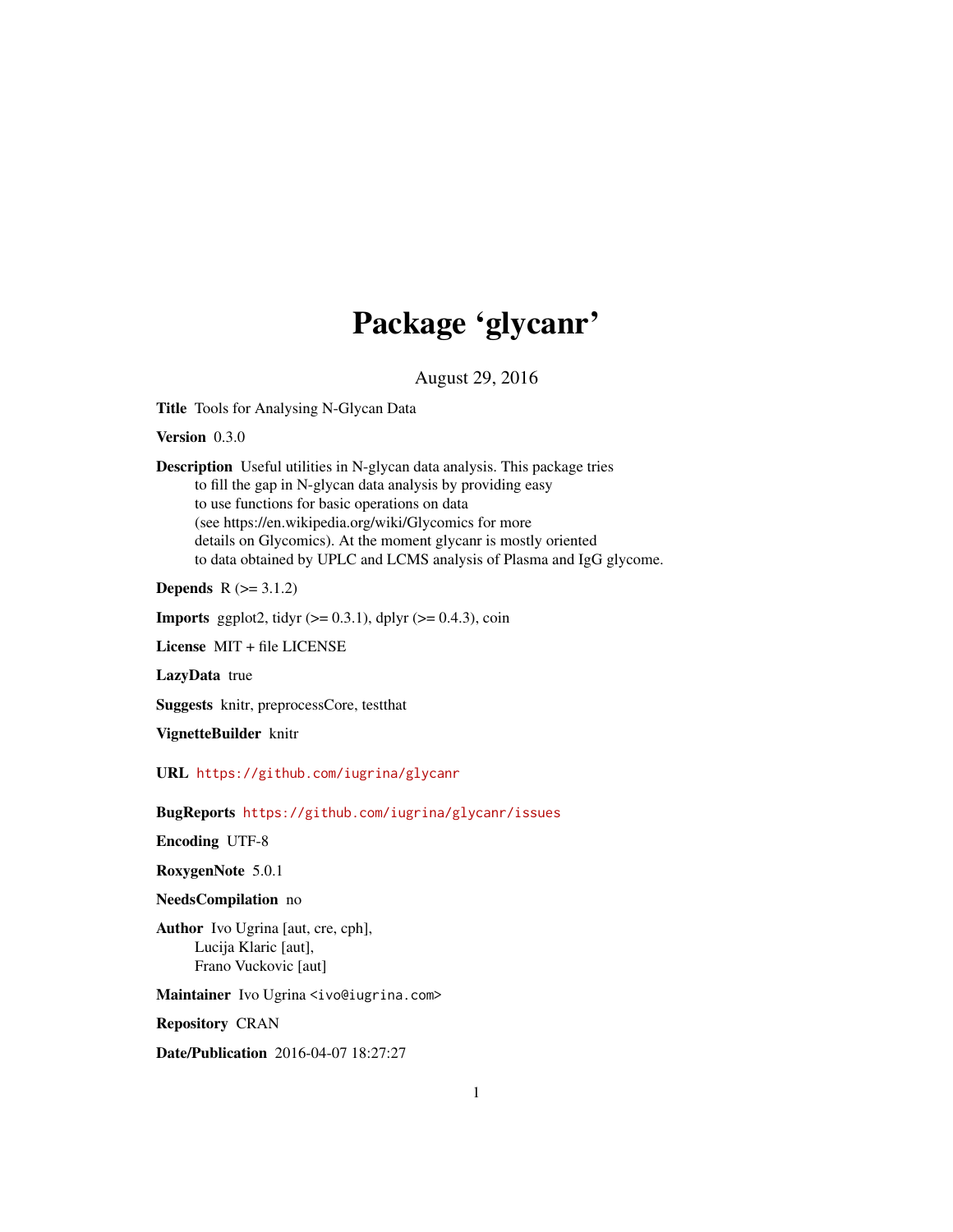# <span id="page-1-0"></span>R topics documented:

| Index | 15 |
|-------|----|
|       |    |
|       |    |
|       |    |
|       |    |
|       |    |
|       |    |
|       |    |
|       |    |
|       |    |
|       |    |
|       |    |
|       |    |
|       |    |
|       |    |

glyco.outliers *Discover outliers in glycan data*

# Description

Returns outliers within every glycan structure

# Usage

```
glyco.outliers(data, group = NULL, outlier.function = NULL, alpha = 1.5)
```

| data             | data frame in long format containing glycan measurements                                                                                                                                                                                                                                                             |
|------------------|----------------------------------------------------------------------------------------------------------------------------------------------------------------------------------------------------------------------------------------------------------------------------------------------------------------------|
| group            | a possible grouping parameter on which stratification of data should be con-<br>ducted. It should be a name of one of the columns in data frame data and of<br>type factor.                                                                                                                                          |
| outlier.function |                                                                                                                                                                                                                                                                                                                      |
|                  | a function that checks for outliers in a vector. Receives one parameter represent-<br>ing a vector and returns logical vector indicating outliers.                                                                                                                                                                   |
| alpha            | If outlier function parameter is set to NULL outliers are calculated as those<br>points that are greater than upper quartile $+$ alpha $*$ IQR (interquartile range)<br>or lower than lower quartile - alpha * IQR (interquartile range). If parameter<br>outlier. function is not NULL parameter alpha is not used. |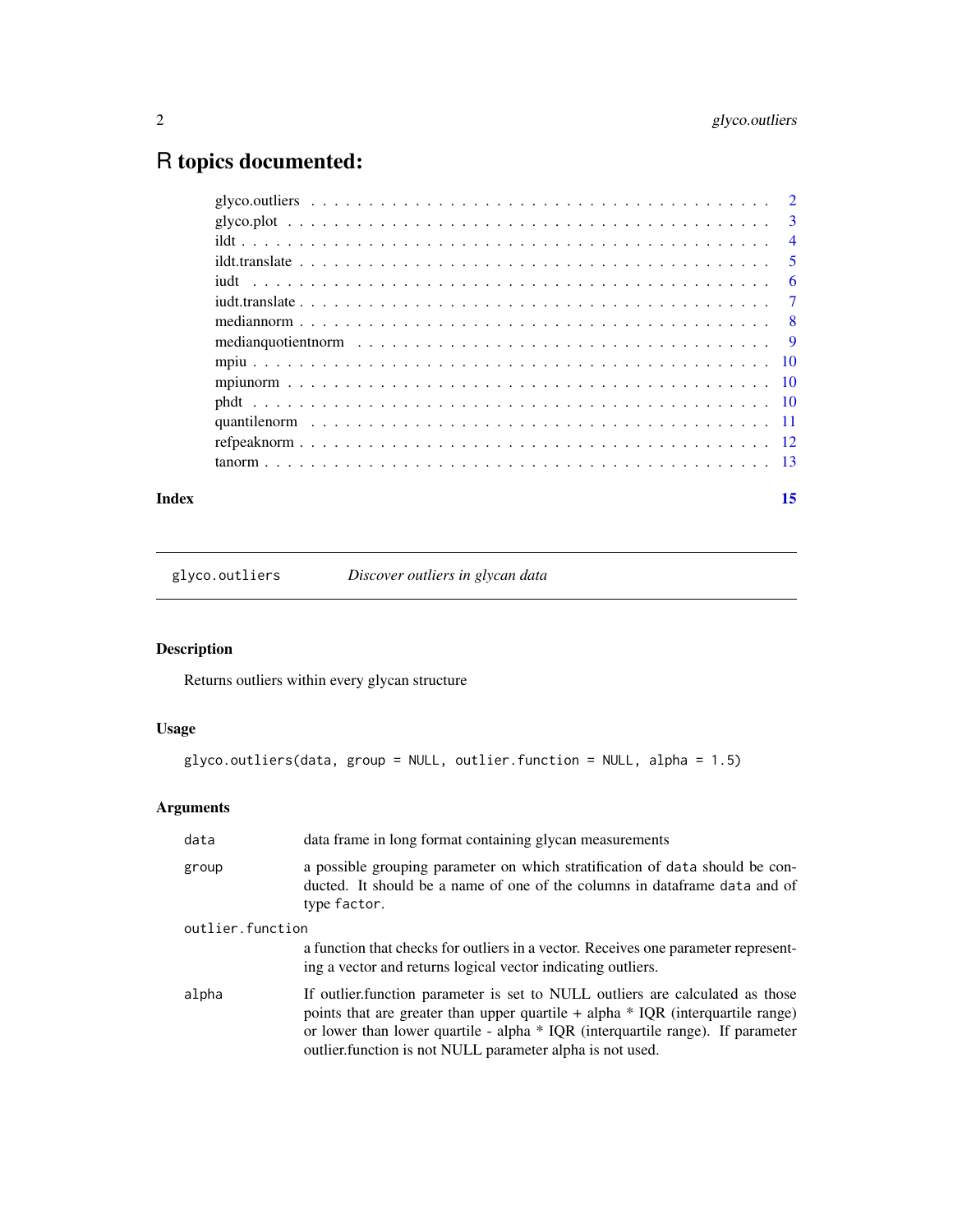#### <span id="page-2-0"></span>glyco.plot 3

# Details

Input data frame should have at least the following three columns:

- gid representing a unique name of a sample
- glycan representing glycan names
- value representing measured values

# Value

Returns a data.frame with outliers

# Author(s)

Ivo Ugrina

#### Examples

data(mpiu)

glyco.outliers(mpiu)

# outliers per plate glyco.outliers(mpiu, group="Plate")

glyco.plot *Plot data representing Glycans in boxplot or violin mode using ggplot2*

# Description

This function constructs standard plots in exploratory analysis of N-Glycans.

# Usage

```
glyco.plot(data, collapse = TRUE, violin = FALSE, group = NULL,
  all = TRUE, p.addjust method = "holm", print.p.values = TRUE,log.transform = FALSE, glyco.names = NULL)
```

| data     | data frame which holds columns representing Glycans. These column names<br>must start with 'GP'.                                                                               |
|----------|--------------------------------------------------------------------------------------------------------------------------------------------------------------------------------|
| collapse | should Glycans be presented in one facet (default) or with more facets (one per<br>Glycan).                                                                                    |
| violin   | should Glycans be presented in a boxplot (default) or violin format.                                                                                                           |
| group    | this a possible grouping parameter on which stratification of data should be<br>conducted. It should be a name of one of the columns in data frame data and of<br>type factor. |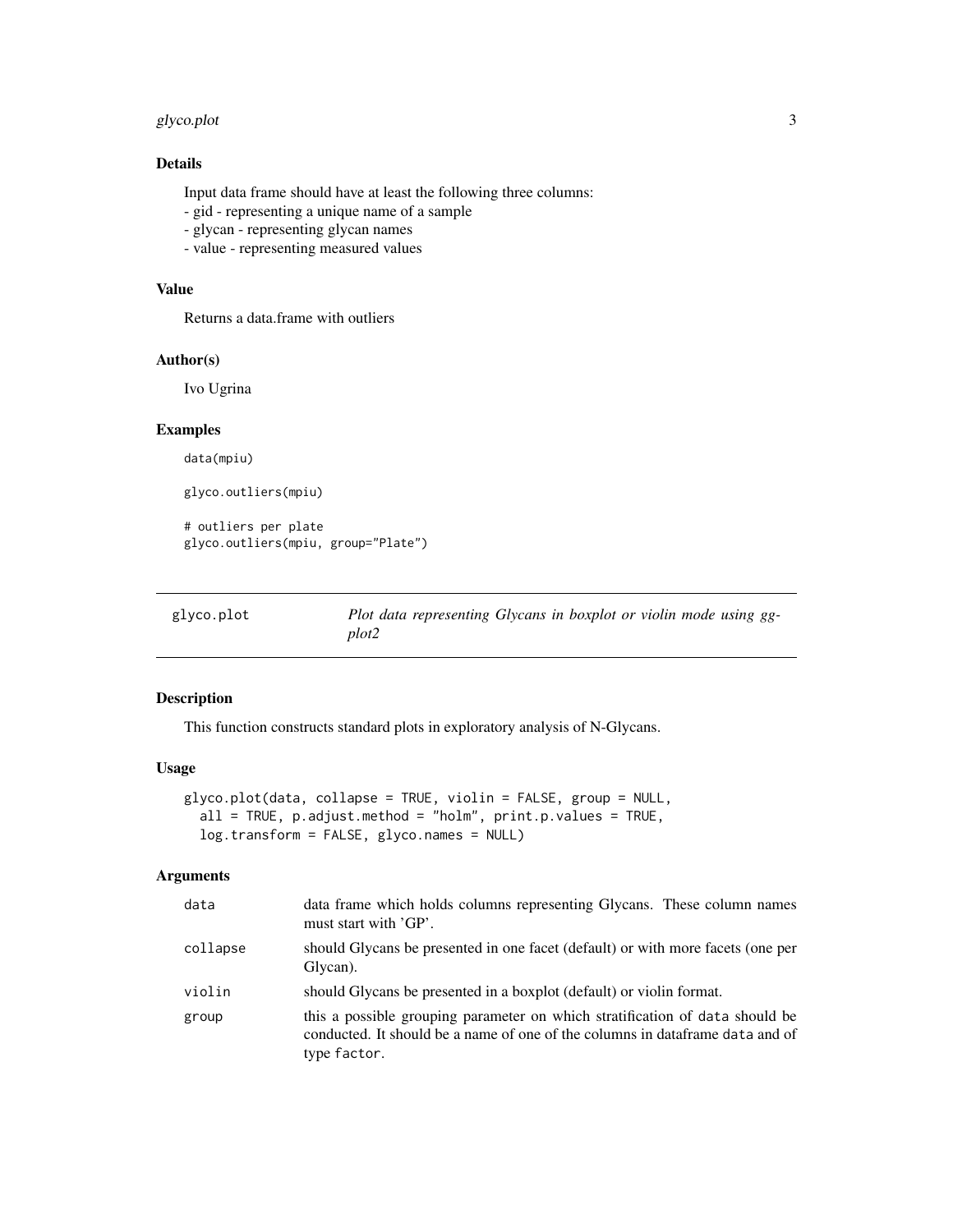<span id="page-3-0"></span>

| a11             | should all of the variables (default) be presented in the plot or only those that<br>have significant p-values. This variable is meaningful only when group is not<br>NULL since the testing of differences is conducted between different groups rep-<br>resented by group variable. If group has only 2 levels then Mann-Whitney-<br>Wilcoxon (wilcox.test) test is conducted. Otherwise, Kruskal-Wallis test is<br>conducted (kruskal.test). Obtained p-values are adjusted to multiple testing<br>with <b>p</b> . adjust. |
|-----------------|-------------------------------------------------------------------------------------------------------------------------------------------------------------------------------------------------------------------------------------------------------------------------------------------------------------------------------------------------------------------------------------------------------------------------------------------------------------------------------------------------------------------------------|
| p.adjust.method |                                                                                                                                                                                                                                                                                                                                                                                                                                                                                                                               |
|                 | method used for adjustment of p-values to multiple testing. Variable p.adjust.method<br>must be an element of p. adjust. methods.                                                                                                                                                                                                                                                                                                                                                                                             |
| print.p.values  | should p-values be printed on plots                                                                                                                                                                                                                                                                                                                                                                                                                                                                                           |
| log.transform   | should Glycans be log transform prior to plotting.                                                                                                                                                                                                                                                                                                                                                                                                                                                                            |
| glyco.names     | names of columns that represent glycan data. If NULL all columns starting with<br>'GP' in their names will be used                                                                                                                                                                                                                                                                                                                                                                                                            |

#### Value

Returns a list consisting of p-values, adjusted p-vales and the plot.

#### Author(s)

Ivo Ugrina

#### Examples

```
devAskNewPage(TRUE)
exampleData <- data.frame(ID=1:100, GP1=runif(100),
  GP2=rexp(100,0.2), GP3=rgamma(100, 3),
  Plate=factor(sample(1:2,100,replace=TRUE)))
glyco.plot(exampleData)
glyco.plot(exampleData, group='Plate', collapse=FALSE, log=TRUE)
```
ildt *Derived traits for Glycan peaks in IgG for LCMS*

# Description

Calcuates values of derived traits for Glycan peaks in IgG for LCMS

#### Usage

ildt(data = NULL, method = "2014", print.exp.names = FALSE)

| data            | data frame that holds columns representing Glycans.       |
|-----------------|-----------------------------------------------------------|
| method          | year of the derived traits definition. By default 2014.   |
| print.exp.names |                                                           |
|                 | If TPUE return expected column names representing alveans |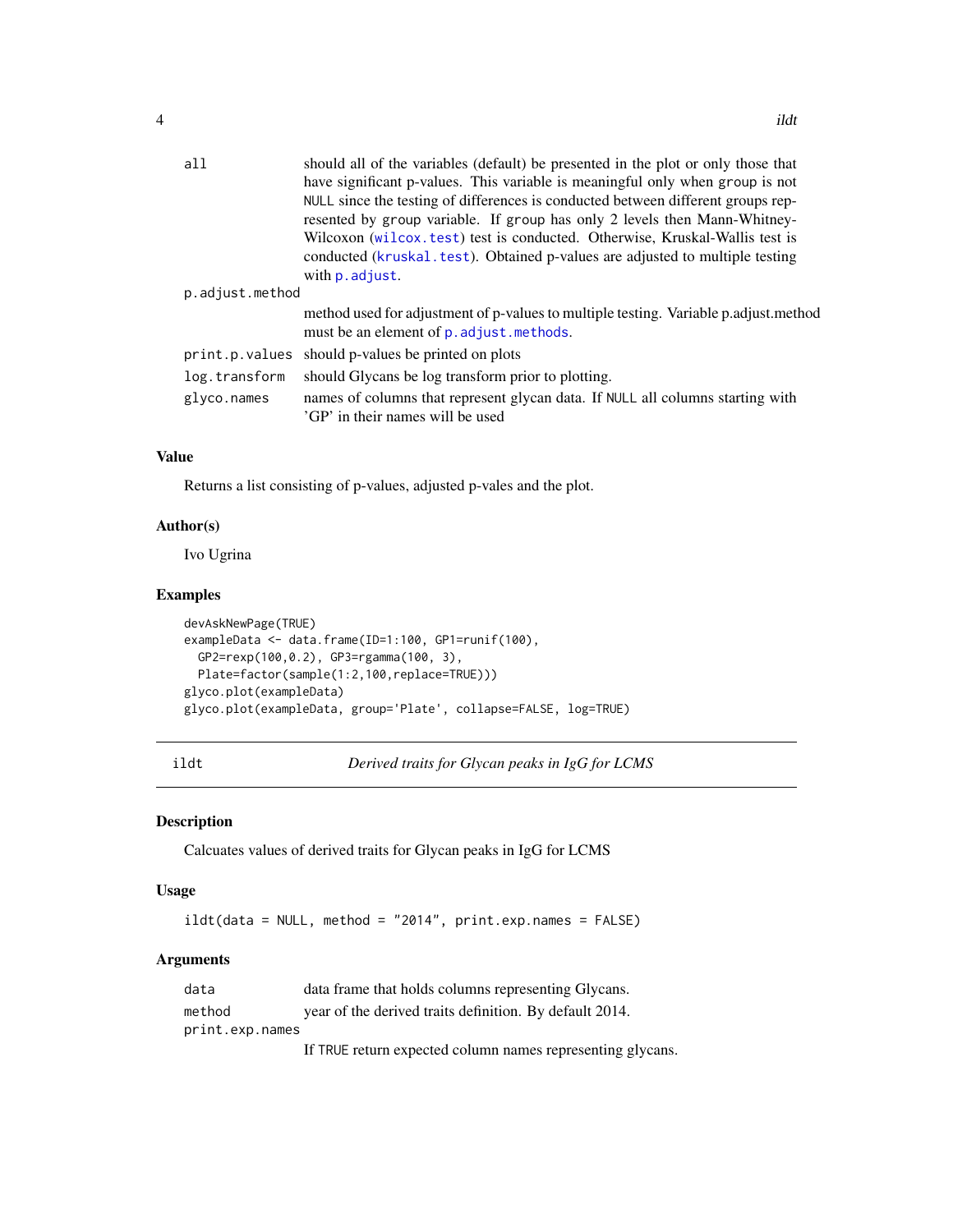#### <span id="page-4-0"></span>ildt.translate 5

# Details

Calculates derived traits from basic glycan peaks. User can choose which definition of the derived traits he will use (see references for different versions/definitions of derived traits).

# Value

Returns the data frame with derived traits

#### Author(s)

Ivo Ugrina

# References

Jennifer E. Huffman et al. (2014) "Comparative Performance of Four Methods for High-throughput Glycosylation Analysis of Immunoglobulin G in Genetic and Epidemiological Research\*" [http:](http://dx.doi.org/10.1074/mcp.M113.037465) [//dx.doi.org/10.1074/mcp.M113.037465](http://dx.doi.org/10.1074/mcp.M113.037465)

| ildt.translate | Translate names between computer readable and human readable for |
|----------------|------------------------------------------------------------------|
|                | derived traits of $IgG$ with LCMS                                |

# Description

Translates names between computer readable and human readable for derived traits of IgG with LCMS

# Usage

```
ildt.translate(orignames, to = "inverse", method = "2014")
```
#### Arguments

| orignames | vector; type string                                                                                                                                                                                |
|-----------|----------------------------------------------------------------------------------------------------------------------------------------------------------------------------------------------------|
| to        | type of translation. If inverse is used everything will be translated. For computer<br>names will be translated to computer readable, and for human names will be<br>translated to human readable. |
| method    | year of the derived traits definition. By default 2014.                                                                                                                                            |

# Details

User can choose which definition of the derived traits he will use (see references for different versions/definitions of derived traits).

# Value

Returns a character vector with original and translated names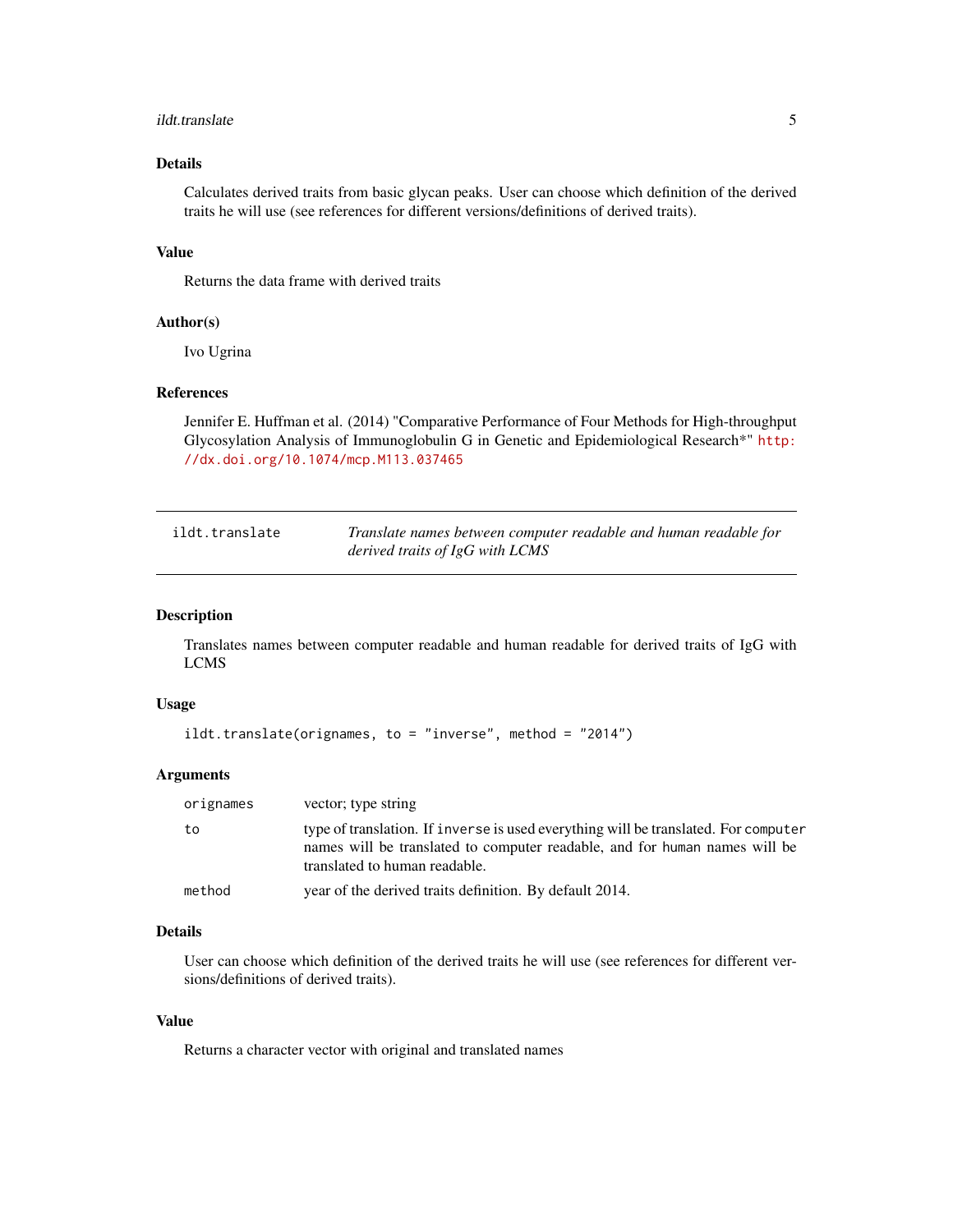#### <span id="page-5-0"></span>Author(s)

Ivo Ugrina

#### References

Jennifer E. Huffman et al. (2014) "Comparative Performance of Four Methods for High-throughput Glycosylation Analysis of Immunoglobulin G in Genetic and Epidemiological Research\*" [http:](http://dx.doi.org/10.1074/mcp.M113.037465) [//dx.doi.org/10.1074/mcp.M113.037465](http://dx.doi.org/10.1074/mcp.M113.037465)

iudt *Derived traits for Glycan peaks in IgG for UPLC*

# Description

Calcuates values of derived traits for Glycan peaks in IgG for UPLC

# Usage

```
iudt(data = NULL, method = "2014", print.exp.names = FALSE)
```
#### Arguments

| data            | data frame that holds columns representing Glycans. These column names<br>should start with 'GP'. |  |
|-----------------|---------------------------------------------------------------------------------------------------|--|
| method          | year of the derived traits definition. By default 2014.                                           |  |
| print.exp.names |                                                                                                   |  |
|                 | If TRUE return expected column names representing glycans.                                        |  |

# Details

Calculates derived traits from basic glycan peaks. User can choose which definition of the derived traits he will use (see references for different versions/definitions of derived traits).

# Value

Returns the data frame with derived traits

#### Author(s)

Ivo Ugrina, Frano Vučković

# References

Jennifer E. Huffman et al. (2014) "Comparative Performance of Four Methods for High-throughput Glycosylation Analysis of Immunoglobulin G in Genetic and Epidemiological Research\*" [http:](http://dx.doi.org/10.1074/mcp.M113.037465) [//dx.doi.org/10.1074/mcp.M113.037465](http://dx.doi.org/10.1074/mcp.M113.037465)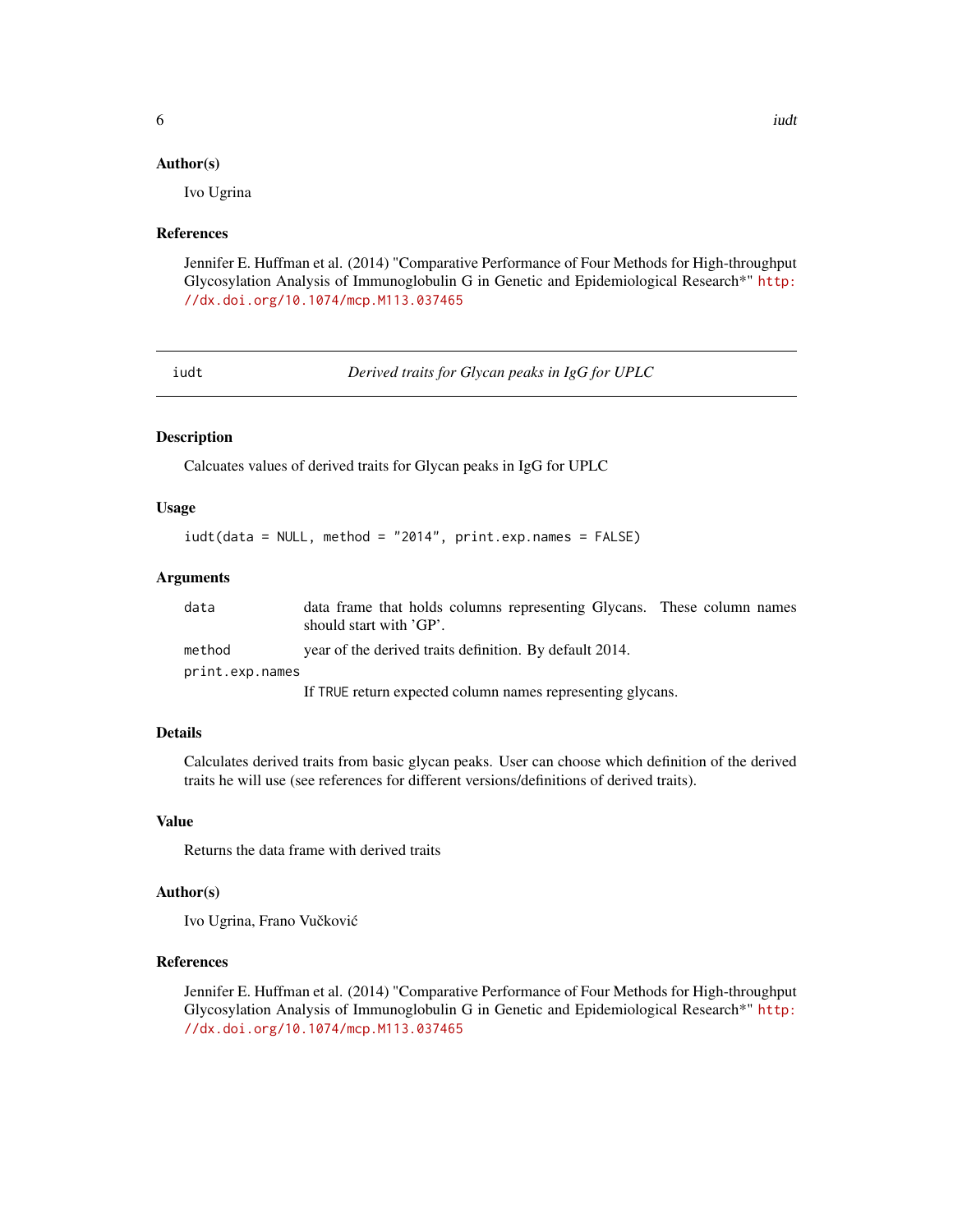<span id="page-6-0"></span>iudt.translate *Translate names between computer readable and human readable for derived traits of IgG with UPLC*

# Description

Translates names between computer readable and human readable for derived traits of IgG with UPLC

# Usage

```
iudt.translate(orignames, to = "inverse", method = "2014")
```
# Arguments

| orignames | vector; type string                                                                                                                                                                                |
|-----------|----------------------------------------------------------------------------------------------------------------------------------------------------------------------------------------------------|
| to        | type of translation. If inverse is used everything will be translated. For computer<br>names will be translated to computer readable, and for human names will be<br>translated to human readable. |
| method    | year of the derived traits definition. By default 2014.                                                                                                                                            |

# Details

User can choose which definition of the derived traits he will use (see references for different versions/definitions of derived traits).

# Value

Returns a character vector with original and translated names

#### Author(s)

Ivo Ugrina

#### References

Jennifer E. Huffman et al. (2014) "Comparative Performance of Four Methods for High-throughput Glycosylation Analysis of Immunoglobulin G in Genetic and Epidemiological Research\*" [http:](http://dx.doi.org/10.1074/mcp.M113.037465) [//dx.doi.org/10.1074/mcp.M113.037465](http://dx.doi.org/10.1074/mcp.M113.037465)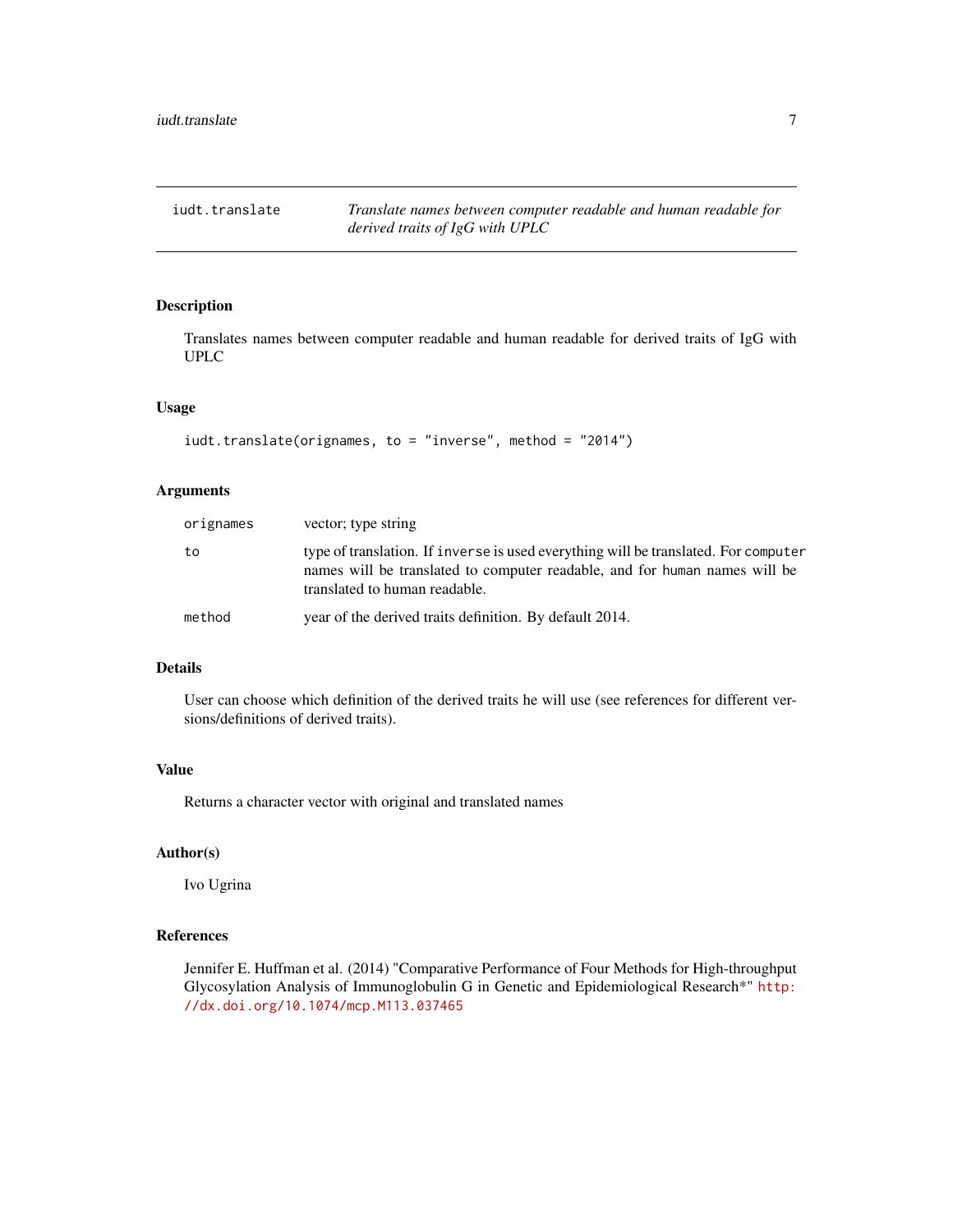<span id="page-7-0"></span>

# Description

Returns glycans normalized with Median Normalization approach.

# Usage

mediannorm(d, grouping = FALSE)

#### Arguments

| d        | data frame in long format containing glycan measurements |
|----------|----------------------------------------------------------|
| grouping | should data be normalized per groups                     |

# Details

Input data frame should have at least the following three columns:

- gid - representing a unique name of a sample

- glycan - representing glycan names

- value - representing measured values

and if the grouping argument is TRUE it should also have column:

- groups - representing groupings (e.g. IgG1, IgG2 and IgG4)

# Value

Returns a data.frame with original glycan values substituted by normalized ones

# Author(s)

Ivo Ugrina, Lucija Klaric´

# Examples

```
data(mpiu)
mpiun <- mediannorm(mpiu)
head(mpiun)
```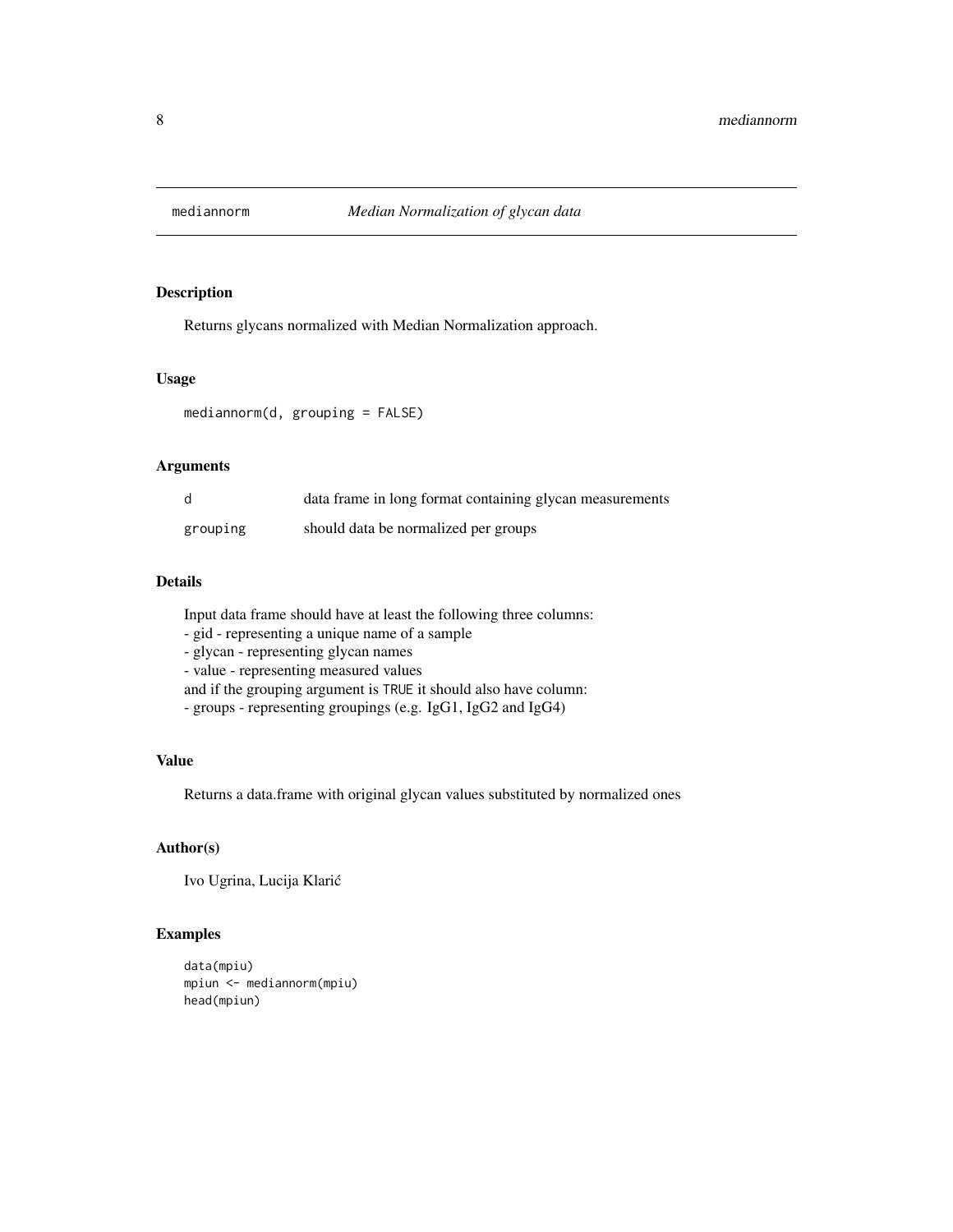<span id="page-8-0"></span>medianquotientnorm *Median Quotient Normalization of glycan data*

#### Description

Returns glycans normalized with Median Quotient Normalization approach.

# Usage

```
medianquotientnorm(d, grouping = FALSE)
```
#### Arguments

| d        | data frame in long format containing glycan measurements |
|----------|----------------------------------------------------------|
| grouping | should data be normalized per groups                     |

#### Details

Input data frame should have at least the following three columns:

- gid - representing a unique name of a sample

- glycan - representing glycan names

- value - representing measured values

and if the grouping argument is TRUE it should also have column:

- groups - representing groupings (e.g. IgG1, IgG2 and IgG4)

#### Value

Returns a data.frame with original glycan values substituted by normalized ones

#### Author(s)

Ivo Ugrina, Lucija Klaric´

#### References

Dieterle F,Ross A, Schlotterbeck G, Senn H.: Probabilistic Quotient Normalization as Robust Method to Account for Diluition of Complex Biological Mixtures. Application in 1H NMR Metabolomics. Anal Chem 2006;78:4281-90. <http://dx.doi.org/10.1021/ac051632c>

#### Examples

```
data(mpiu)
mpiun <- medianquotientnorm(mpiu)
head(mpiun)
```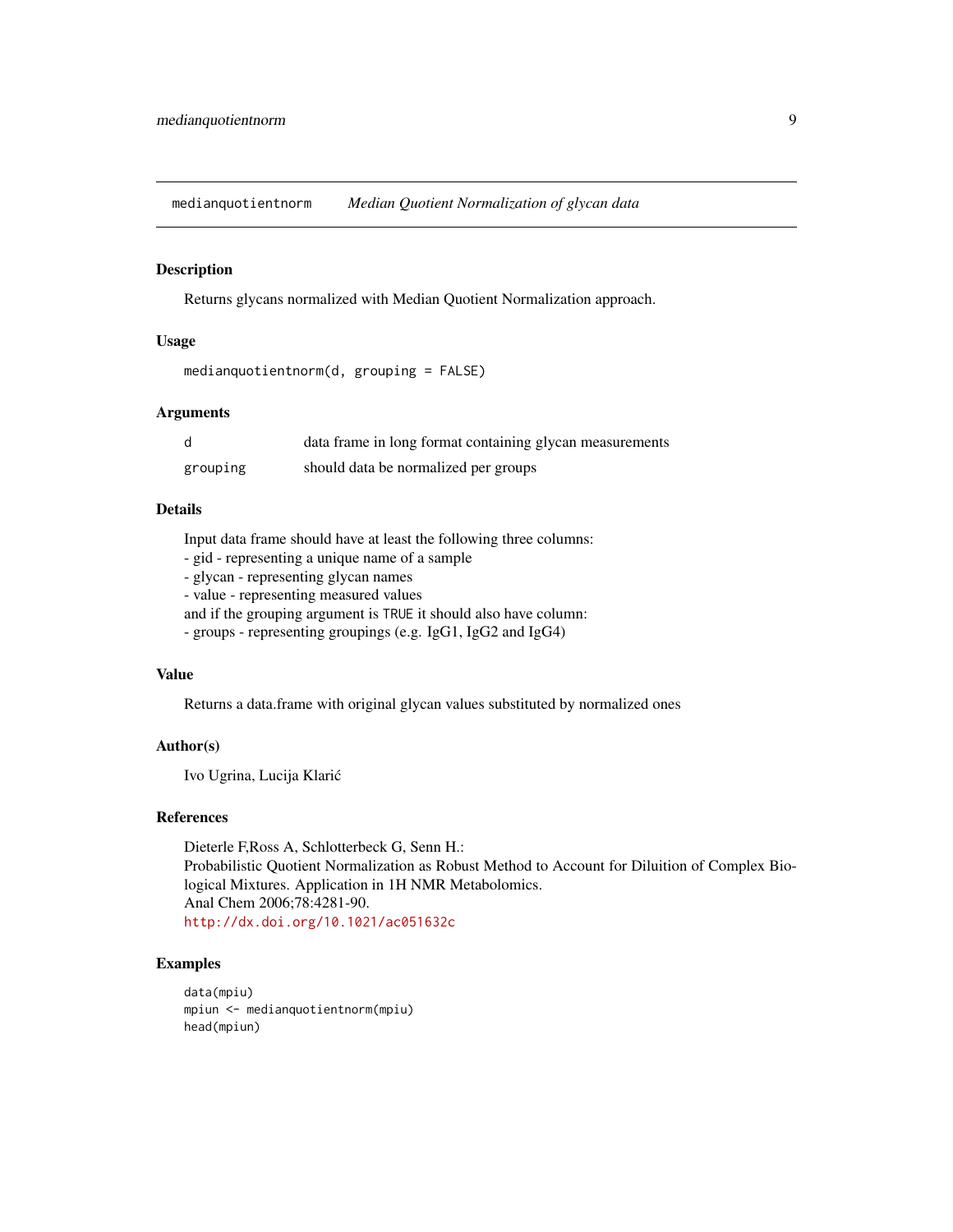<span id="page-9-0"></span>

# Description

This is an example of the data obtained by UPLC while analysing IgG.

# Usage

mpiu

# Format

An object of class data. frame with 13680 rows and 4 columns.

mpiunorm *Normalized mpiu data*

#### Description

This is an example of the normalized mpiu data. It is intended to be used for unit tests.

# Usage

mpiunorm

# Format

An object of class data. frame with 68400 rows and 5 columns.

phdt *Derived traits for Glycan peaks in PLASMA for HPLC*

# Description

Calcuates values of derived traits for Glycan peaks in Plasma for HPLC

# Usage

```
phdt(data = NULL, method = "2011", print.exp.names = FALSE)
```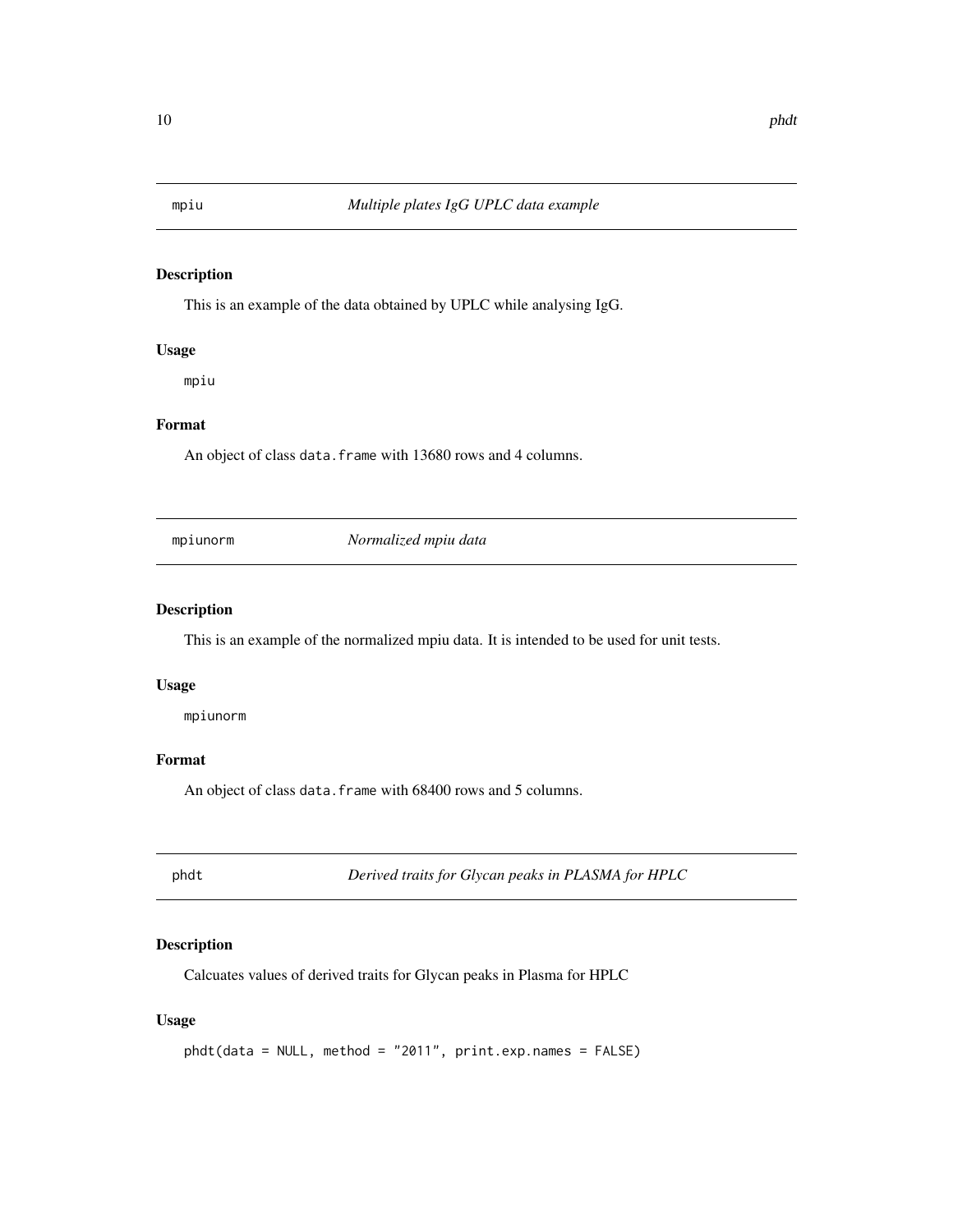# <span id="page-10-0"></span>quantilenorm 11

# Arguments

| data            | data frame that holds columns representing Glycans. These column names<br>should start with 'GP'. |
|-----------------|---------------------------------------------------------------------------------------------------|
| method          | year of the derived traits definition. By default 2011.                                           |
| print.exp.names |                                                                                                   |
|                 | If TRUE return expected column names representing glycans.                                        |

# Details

Calculates derived traits from basic glycan peaks. User can choose which definition of the derived traits he will use (see references for different versions/definitions of derived traits).

# Value

Returns the data frame with derived traits

### Author(s)

Ivo Ugrina, Lucija Klaric´

#### References

Lu et al. (2011) "Screening Novel Biomarkers for Metabolic Syndrome by Profiling Human Plasma N-Glycans in Chinese Han and Croatian Populations" <http://dx.doi.org/10.1021/pr2004067>

quantilenorm *Quantile Normalization of glycan data*

#### Description

Returns glycans normalized with Quantile Normalization approach.

#### Usage

```
quantilenorm(d, grouping = FALSE, transpose = FALSE)
```

| d         | data frame in long format containing glycan measurements |
|-----------|----------------------------------------------------------|
| grouping  | should data be normalized per groups                     |
| transpose | transpose the data prior to normalization                |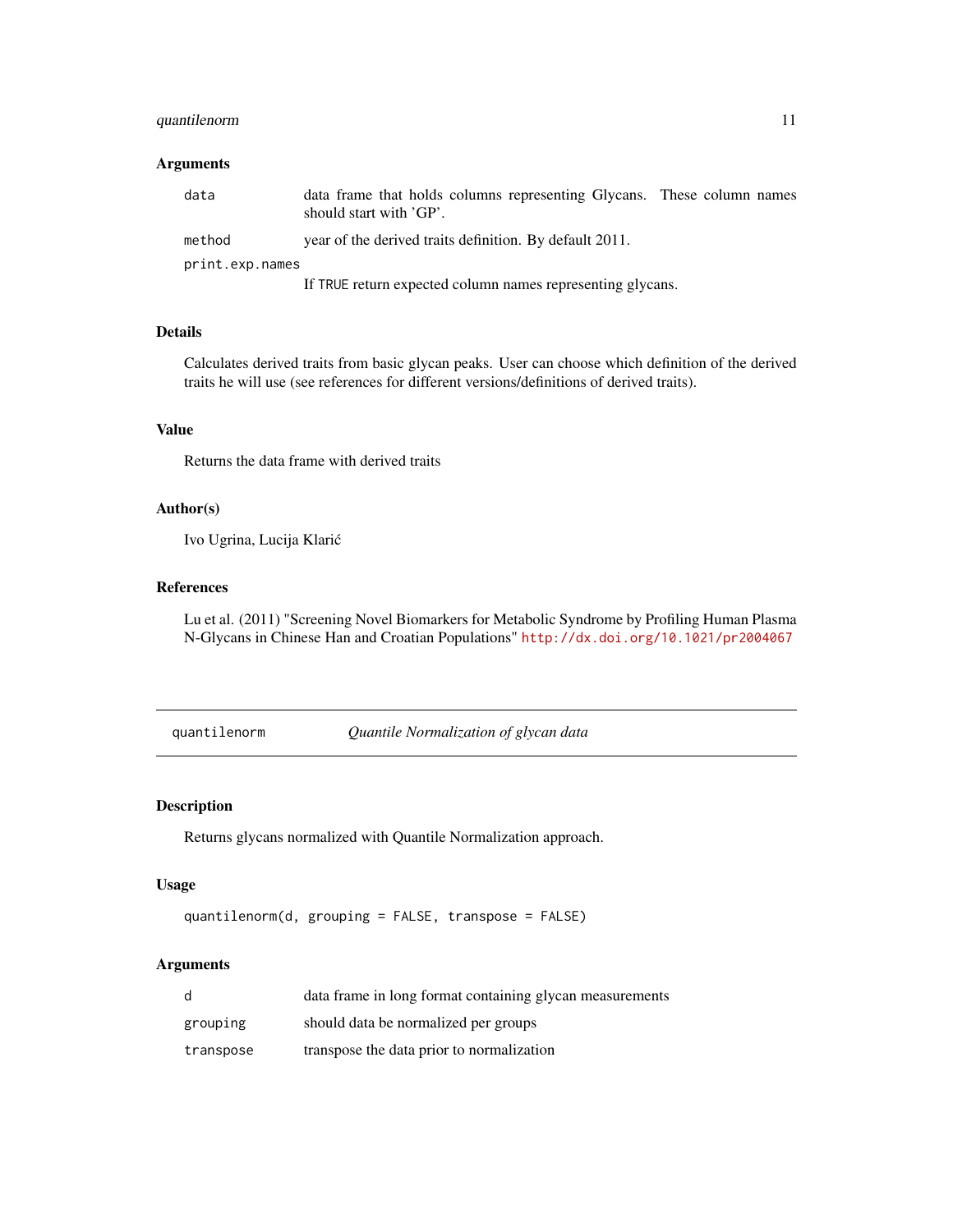# <span id="page-11-0"></span>Details

Input data frame should have at least the following three columns:

- gid representing a unique name of a sample
- glycan representing glycan names
- value representing measured values
- and if the grouping argument is TRUE it should also have column:
- groups representing groupings (e.g. IgG1, IgG2 and IgG4)

### Value

Returns a data.frame with original glycan values substituted by normalized ones

# Author(s)

Ivo Ugrina, Lucija Klaric´

# References

Bolstad, B. M., Irizarry R. A., Astrand, M, and Speed, T. P.: A Comparison of Normalization Methods for High Density Oligonucleotide Array Data Based on Bias and Variance. Bioinformatics 19(2), p. 185-193, 2003. <http://dx.doi.org/10.1093/bioinformatics/19.2.185>

#### Examples

data(mpiu) mpiun <- quantilenorm(mpiu) head(mpiun)

# transpose (change) subjects and measurements mpiunt <- quantilenorm(mpiu, transpose=TRUE) head(mpiunt)

refpeaknorm *Reference Peak Normalization of glycan data*

### Description

Returns glycans normalized with Reference Peak Normalization approach.

# Usage

refpeaknorm(d, grouping = FALSE, peak = NULL)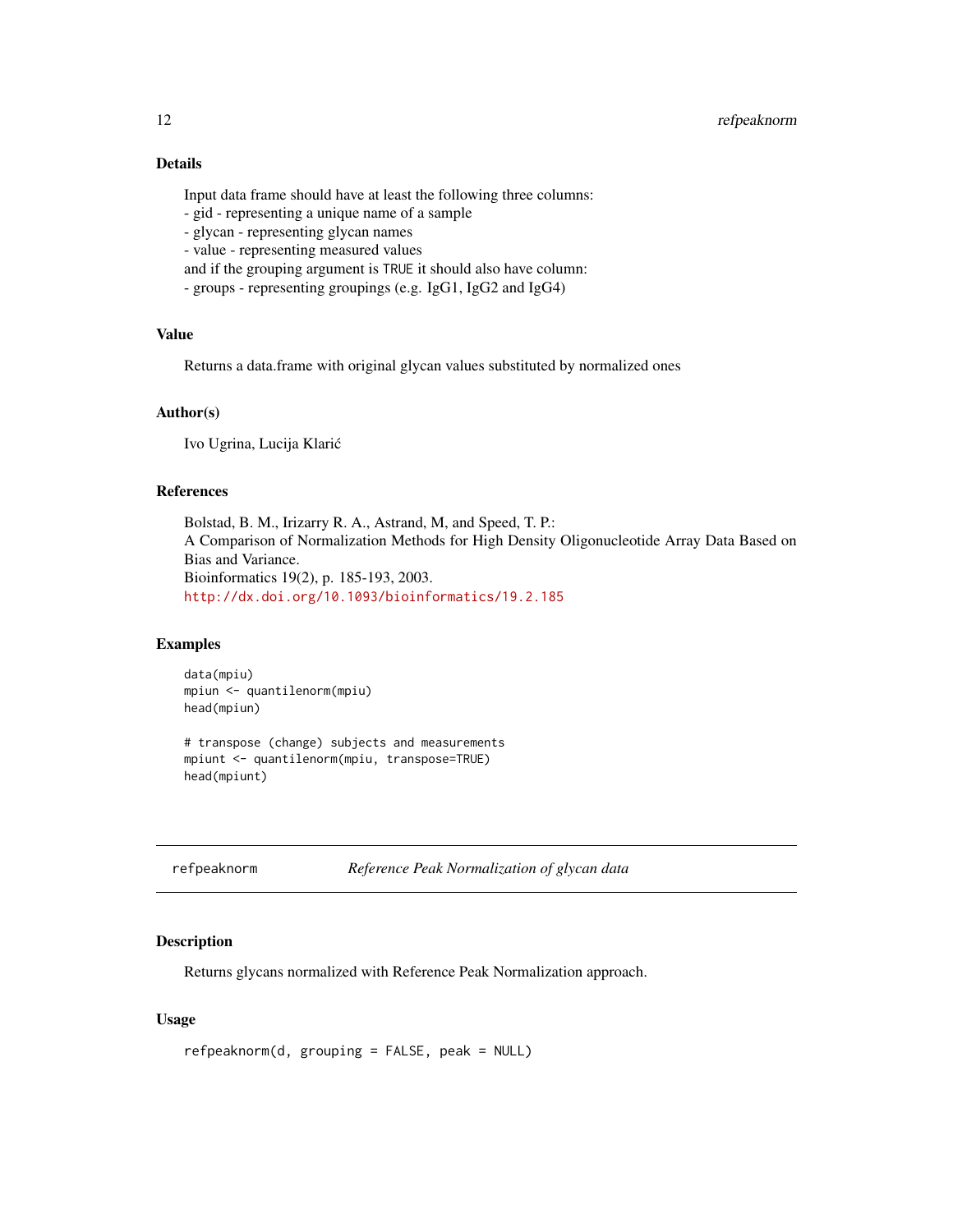#### <span id="page-12-0"></span>tanorm and the contract of the contract of the contract of the contract of the contract of the contract of the contract of the contract of the contract of the contract of the contract of the contract of the contract of the

#### Arguments

| -d       | data frame in long format containing glycan measurements                                                          |
|----------|-------------------------------------------------------------------------------------------------------------------|
| grouping | should data be normalized per groups                                                                              |
| peak     | glycan name to use as the reference peak. If NULL peak with maximal value<br>(summed through all samples) is used |

# Details

Input data frame should have at least the following three columns:

- gid representing a unique name of a sample
- glycan representing glycan names
- value representing measured values

and if the grouping argument is TRUE it should also have column:

- groups - representing groupings (e.g. IgG1, IgG2 and IgG4)

# Value

Returns a data.frame with original glycan values substituted by normalized ones

# Author(s)

Ivo Ugrina, Lucija Klaric´

#### Examples

data(mpiu) mpiun <- refpeaknorm(mpiu) head(mpiun)

tanorm *Total Area Normalization of glycan data*

### Description

Returns glycans normalized with Total Area Normalization approach.

#### Usage

tanorm(d, grouping = FALSE)

| d        | data frame in long format containing glycan measurements |
|----------|----------------------------------------------------------|
| grouping | should data be normalized per groups                     |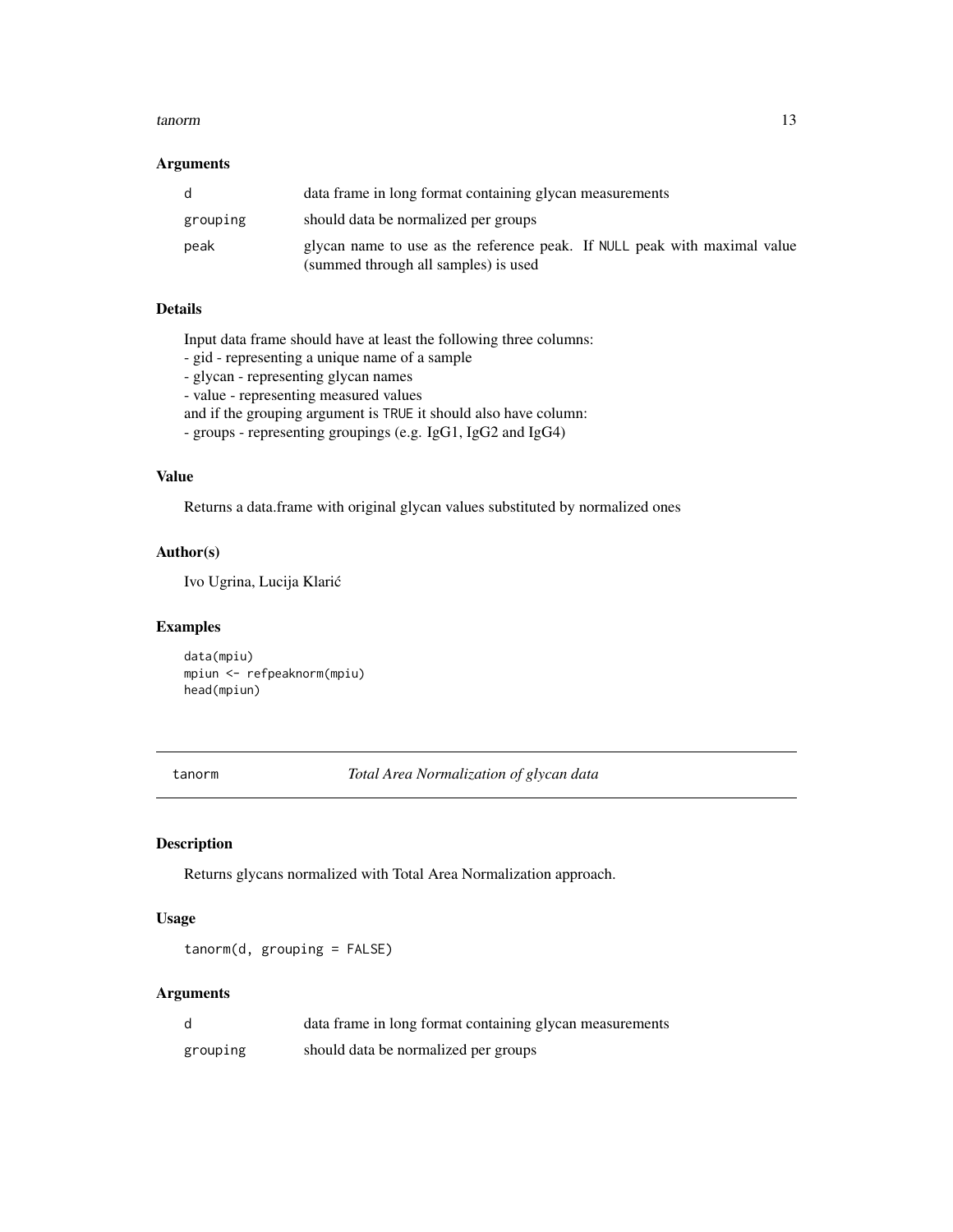#### 14 tanorm tanorm tanorm tanorm tanorm tanorm tanorm tanorm tanorm tanorm tanorm tanorm tanorm tanorm tanorm tanorm tanorm tanorm tanorm tanorm tanorm tanorm tanorm tanorm tanorm tanorm tanorm tanorm tanorm tanorm tanorm ta

# Details

Input data frame should have at least the following three columns:

- gid - representing a unique name of a sample

- glycan - representing glycan names

- value - representing measured values

and if the grouping argument is TRUE it should also have column:

- groups - representing groupings (e.g. IgG1, IgG2 and IgG4)

# Value

Returns a data.frame with original glycan values substituted by normalized ones

# Author(s)

Ivo Ugrina

# Examples

data(mpiu) mpiun <- tanorm(mpiu) head(mpiun)